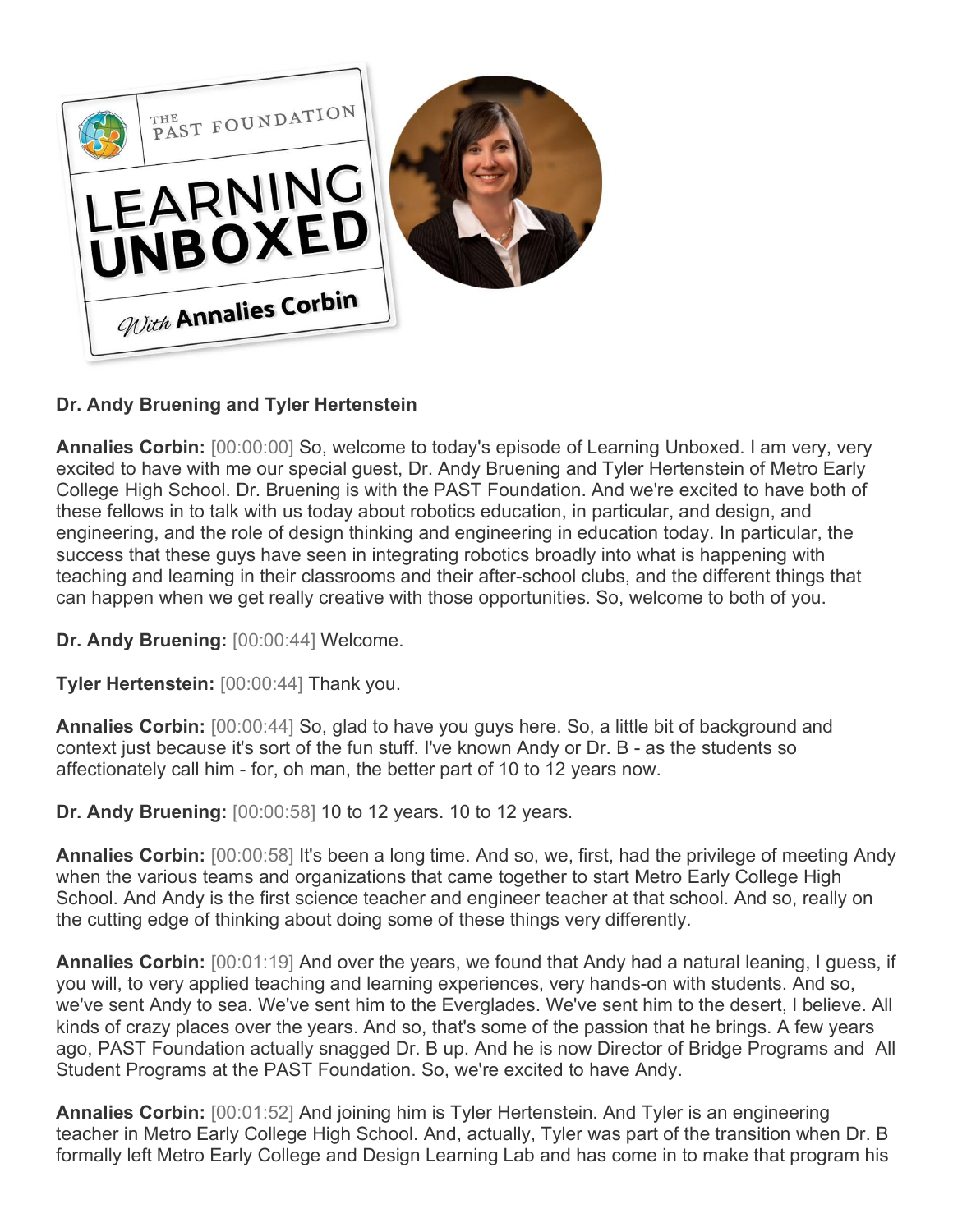own. And so, one of the things that I love about Tyler, in particular, is he talking about that he's a teacher by trade but an engineer at heart. And I think that really gets to the power of this team that you guys have created in terms of the teaching and learning that you do.

**Annalies Corbin:** [00:02:29] So, we're going to jump right in and talk about, in particular, FIRST Robotics. So, Andy, you've been around FIRST Robotics for a number of years, started the original Metro bot team. And that program itself, not the Metro program, but, broadly, FIRST has evolved as it's matured to a product of Dean Kamen and all the amazing sort of innovations coming out. So, talk to us a little bit about, why should a school invest? Why robotics teams? Not just a club but, I mean, the full potential of FIRST is pretty stunning, but you have to really go all in. So, talk about that a little bit.

**Dr. Andy Bruening:** [00:03:08] Yeah. So, FIRST, it's an amazing program. This is my 10th year coaching the Metrobots. FIRST had a program that will encompass as many things as FIRST does. So, for FRC, FIRST Robotics Competition, we, our team, we break our team down into, for example, two sides of the team. We have a business administration side, and then we have the engineering side. And within that, we can bring in so many different content areas. We can bring in so many ways that the students can get engaged.

**Dr. Andy Bruening:** [00:03:42] We have a number of students that are not even interested in building or touching a robot. So, the fact that we have kids come in, and they're our fundraising manager, or they're going to be our finance manager, and they'll go through and help keep track of those sides of things; where, then, on the other side engineering project manager and making sure that the robot is built.

**Dr. Andy Bruening:** [00:04:02] And this is -- As you said, I love applied learning. And I know that for myself, I wish I'd had these types of programs. I'm not a book, sit down, and read, and lecture, and listen, and do that. I can't. I have to put my hands on and build. And even if it's math in the accounting side of things, I'm still applying it. And so, I want the students to be able to do that. And FIRST and robotics programs like that are amazing for that.

**Annalies Corbin:** [00:04:27] So, whether it's FIRST or any other, definitely, advocates for robotics programs.

**Dr. Andy Bruening:** [00:04:32] Yes, absolutely.

**Annalies Corbin:** [00:04:32] So, Tyler, what, eight years into this team existing, you come onto the scene. There's transitions that are happening both at the school with new programs evolving into an existing school. There's also some transitions and personnel with Dr. B moving over to the PAST Foundation. So, what interests you the most about picking up, and joining in, being in that space? You're a new teacher.

**Tyler Hertenstein:** [00:05:03] Right.

**Annalies Corbin:** [00:05:03] When you arrived here, you were fresh.

**Tyler Hertenstein:** [00:05:06] Yeah. So, yeah, I'm in my fourth year of teaching, on my third at Metro overall. And it's interesting, the biggest thing and, I think, the biggest drive that's helped the most is the students themselves. We have a very strong senior class and juniors that -- and there are a lot of independent leaders that have really been able to handle a lot of the transitions that happen at school. I think that's part of the nature of Metro too is things are fast-paced, things change, and they're able to adapt quickly.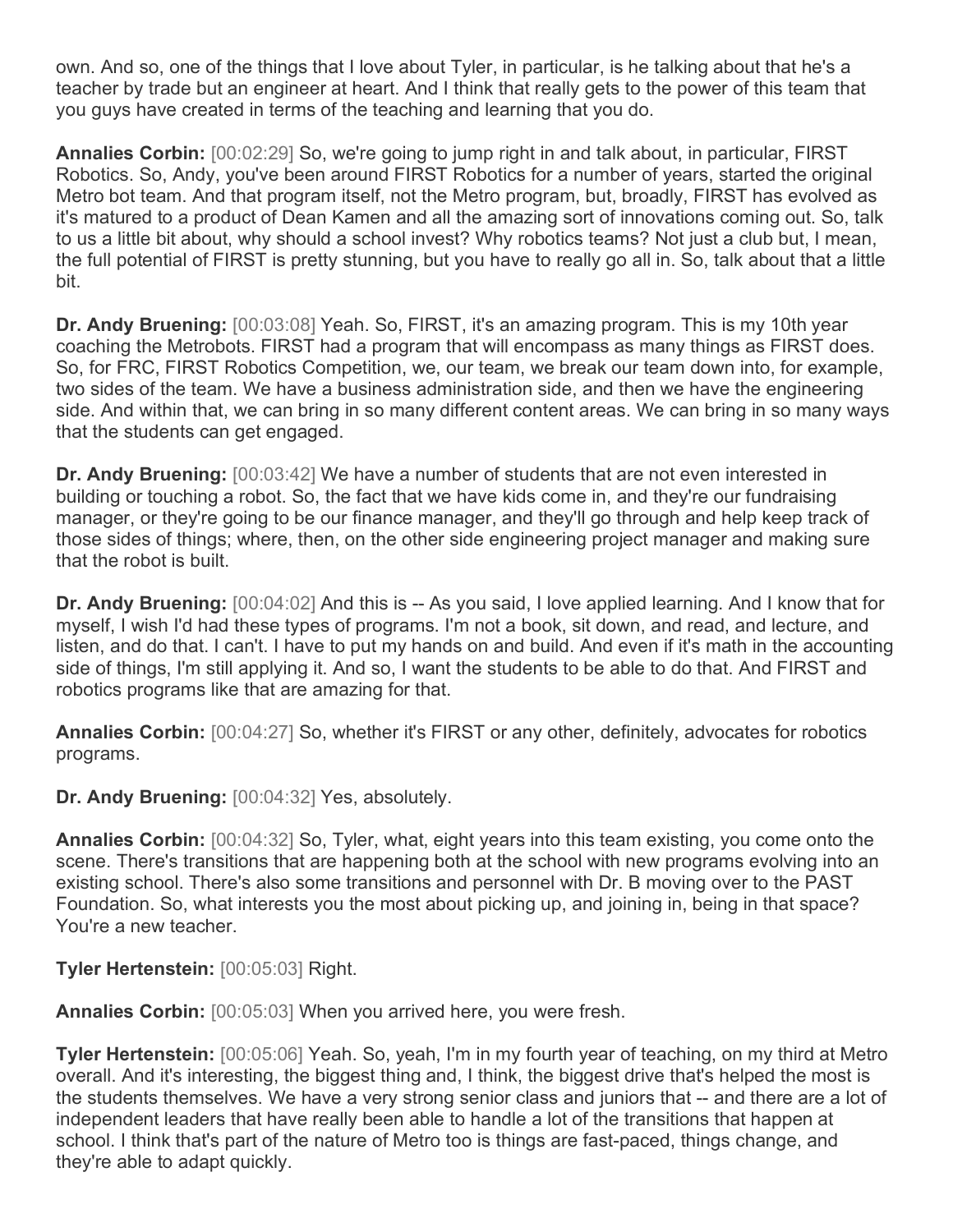**Annalies Corbin:** [00:05:31] So, as you think about coming in, and having put your own stamp on this program, so, for you, what did that mean? And what was the primary thing that you were constantly or you continued to think about as you look at long term, as it relates both to the team but, also, to the design program that you run with Metro, and thinking about sustainability? Schools don't do this well naturally. So, that's the reason we're talking about it.

**Tyler Hertenstein:** [00:06:01] Yes. So, I think, the program as a whole has already been successful, and you need to look at it from that lens of why change something that's already pretty successful but, also, things are changing. I have different experiences and backgrounds to what Andy has had. And so, being able to apply what I've learned throughout my college, and previous experiences, and kind of connect that to what's already been there is critical.

**Annalies Corbin:** [00:06:24] Yeah, absolutely. What about the challenges, Andy? So, as you sort of think about the opportunity that is at FIRST? And you have some pretty intriguing philosophical ideas as it relates to FIRST. And lots of teams that are out there at FIRST is all about the bar and how you perform. You're a world championship team but not because of your robot.

**Dr. Andy Bruening:** [00:06:52] Right. So, the Metrobots, four years in a row, have gone to world championships. And not one of those times has it been for a robot. I would like us to go forward, absolutely. But, FIRST, even one of their taglines is, "It's more than just robots." But I think some teams definitely get lost in that and think that it is all about the robot. You have to go win. You have to build the best. But not that the students build the best, but they work with mentors that help them build the best.

**Dr. Andy Bruening:** [00:07:23] And while I think that there's benefit, but I still think that our team, the way it's structured, is that it's more student-run, student-led. It's a mentor-guided. We help them along the way. And I think Tyler has brought huge help to that with his engineering background. And I think I see a big picture side of it of the beginning to the end, and Tyler brings the more engineering side that help focus that. But our team is definitely more student-run, and it's their robot, their designs, we guide them; where, other teams, you'll go out, and you'll compete that have building in NASA, for example, or other professional engineers are doing most of the work.

**Dr. Andy Bruening:** [00:08:04] We don't want our team to be that way. I've never wanted our team to be that way since I started it. And I knew that going into this competition, and when you say competition, competing with the robots, we would always be at a slight disadvantage because of that. And FIRST talks really -- Or talks a lot about students working alongside engineers, but there are some teams that it is students working alongside engineers where they've actually designed and built the robot. They're only allowed to go drive it. And I don't want -- I don't think we want our team to be that way.

**Dr. Andy Bruening:** [00:08:40] And so, the challenge is definitely that. It's getting those mentors to be able to, also, from their side of things, not go in to do all the work and not build the robot for the kids. We've had, over the last couple of years, some, I would say, conflict of interest between mentors and students. And some mentors want this, and some students want that. So, I think -- But we haven't given up on our core value of saying that it is students first. And so, that's definitely been one of the challenges that we've had, and we'll continue to have, I think.

**Tyler Hertenstein:** [00:09:11] And I think giving them that freedom too allows them -- they really take their own -- they take -- They're invested in it. I mean, they take ownership of it. Like we have our kickoff this Saturday, and the students are already talking on our communication channel, Slack, that the day after on Sunday, they're actually getting together at one of their houses to work on a first CAD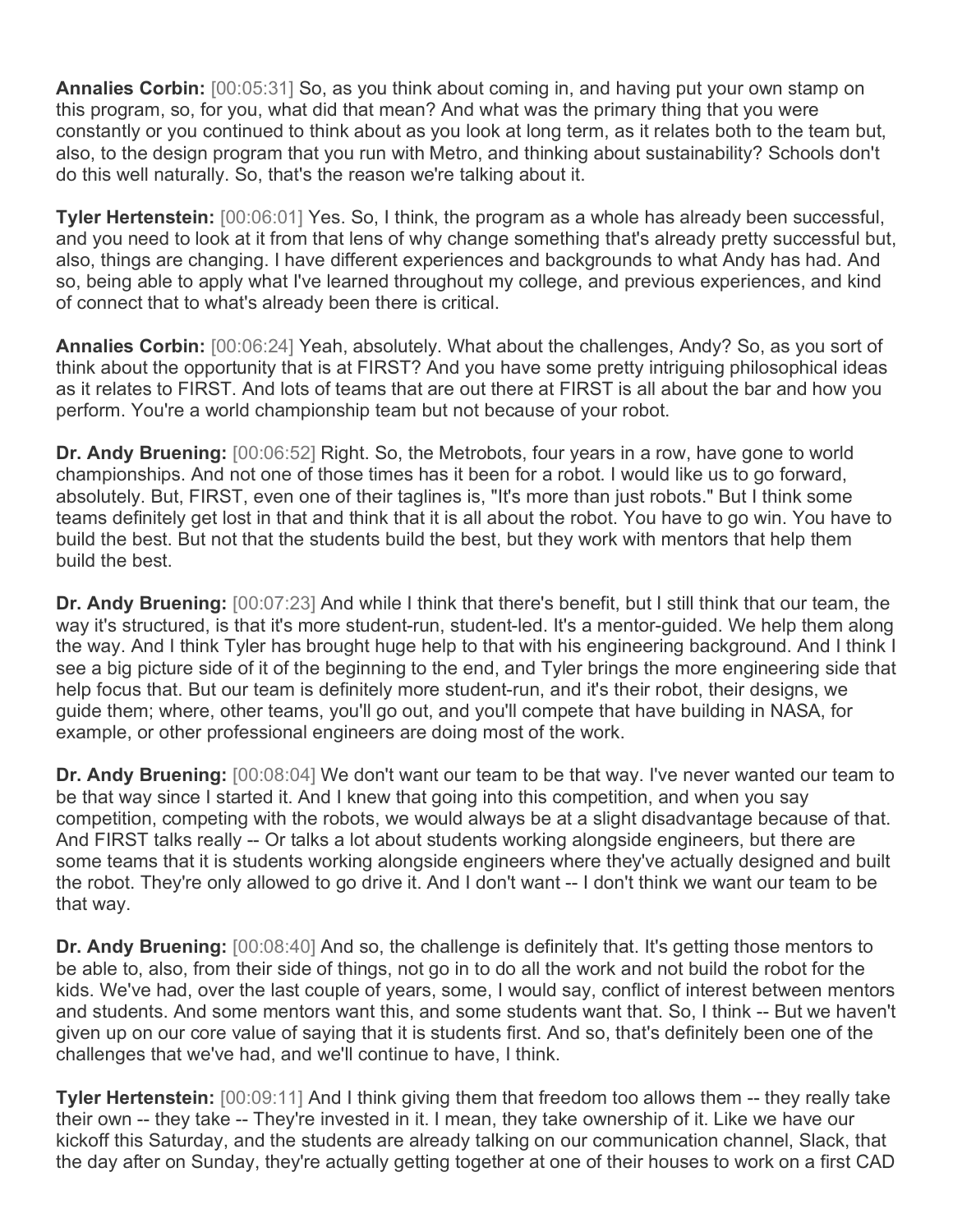for the robot. No mentors are going to be there. They're just doing it themselves. We don't meet on Sundays. And so, they're going to come in on Monday with the plan saying, "Hey, this is what we made. What do you guys think of it?" and looking more for that feedback from mentors, not direct input of the mentors saying, "This is how you're going to do things."

**Annalies Corbin:** [00:09:45] And I think that's one of things that I love so much about the robotics program. So, I've had the privilege -- I guess, is the way I look at it now -- from the team perspective whom I get really tired of [??] constantly being around over the years, but it has truly been my privilege over the years to watch. And one of the reasons that PAST Foundation, when we start with new schools, new programs all over the country and around the world, we almost always talk about FIRST, and we talk about robotics.

**Annalies Corbin:** [00:10:13] And one of the reasons I feel so strongly about it is because I've watched this program take all kinds of kids with all kinds of backgrounds, experiences, philosophies, personalities, good, bad, And the ugly, and teach them how to be a team, how to think independently. So, the fact that you've got kids that are -- that does not surprise me that they're willing to take it upon themselves because, I think, the program architecture itself lends to that. But I think the dynamic of the coaching, the team, the ownership of an individual team as opposed to the the broader ethos is what's really instilled that. So, how do you make sure that that continues when this crop of seniors that you talked about, Tyler -- You start over every year to some extent. So, how do you keep that aspect alive?

**Tyler Hertenstein:** [00:11:09] Yes. There's definitely challenges with that. The biggest thing that --One thing that FIRST is good about is that FIRST inspiration. You never know what kid is going to really catch that spark, and they're going to be all in on the forums and everything looking up games from 20 years ago because they're just that invested in it. And, I think, again, it always comes back to the students. I think, all of our success for the most part and what I see is we have individuals that are really inspired to do a lot, and they see those problems, and they take other freshmen under their wings to really turn them into the future leaders themselves.

**Dr. Andy Bruening:** [00:11:41] I think to that one thing that I, over the last couple of years, have kind of found is maybe more important in our coaching, it's coaching the soft skills than the engineering because we can get the engineering skills, whether it's during build season or a pre-season thing. But what I've seen over the years is when we have maybe fluctuated with the number of mentors we have, but we've always had a large -- almost always had a large number of students. It's how those students interact with each other, and how they're able to -- Their peers, they're working with their peers, right. How are they able to manage in a way their peers?

**Dr. Andy Bruening:** [00:12:17] And so, as an engineering project manager, knowing that you've got your best friend who didn't complete a task that was due yesterday, how do you handle that? And so, that's our job now is kind of coaching them through that. But at the same time, they have that passion for it. They want to do it. And so, it is easier in a way, but, still, that's the challenges that we have to coach them through that aspect of it. And I think, in the end, our students will be so much more successful because of us working with those challenges than just the engineering challenges.

**Tyler Hertenstein:** [00:12:48] And I think in terms of succession, a lot of the things that we talked about that we do aren't things that can be written down. It's a big experience type thing.

**Annalies Corbin:** [00:12:56] Absolutely.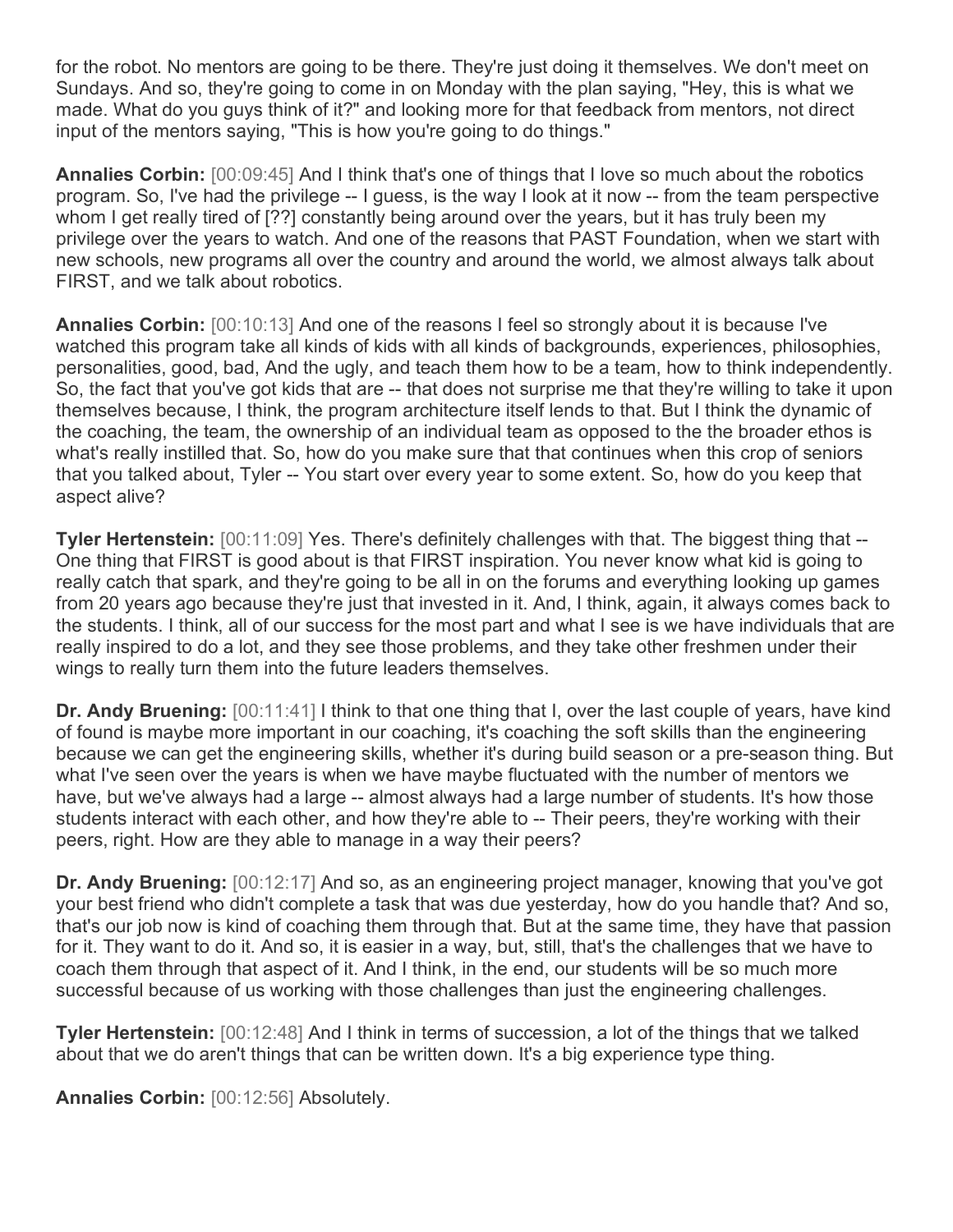**Tyler Hertenstein:** [00:12:57] And, I think, that's the hardest thing to handle. We're fortunate too that Andy used to teach design and everything, but I'm doing it now, but he is 100 yards away from my desk at all times. So, if I have a question, I can always find him and bug him.

**Annalies Corbin:** [00:13:09] Right. And also, just like, "Hey, I need some help."

**Tyler Hertenstein:** [00:13:11] Exactly, exactly.

**Annalies Corbin:** [00:13:11] "Let's do this thing together," or whatever. And so, that collaborative opportunity that comes from the Innovation Lab piece tied to all that makes a big difference. Let's talk a little bit about, as the program that originated was growing, and let's back away from Metro, and really sort of look at the community at large because Ohio and many of our surrounding states in this part of the country, we have a tremendous number of these FRC teams, and we have growing numbers of the other components of FIRST, whether it'd be FTC, FIRST Tech challenge, or FLL, the FIRST Lego League, and so on.

**Annalies Corbin:** [00:13:47] And so, we have this crop, this under-swell, I guess, if you will, of these programs coming, and more and more kids getting involved a lot earlier. And so, through part of the community work, then, Andy, early on, something called CORI was developed locally and regional. So, tell us about that, and why it's important as it relates to growing these sort of strong ecosystems.

**Dr. Andy Bruening:** [00:14:13] So, CORI started, I think, about 10 years ago also once around the same time that we started the Metrobots. And the original idea was that it was a resource for teams, for mentorship, a place for coaches to get together and talk about what was happening. At the same time we had funding for rookie teams. So, it was really that resource to help get teams started, keeping them going, the sustainability side of it.

**Dr. Andy Bruening:** [00:14:39] Over the years, it has evolved a little bit to, now, where it is here at PAST, the Center of Robotics Innovation, but it still has that resource at its core where we're working with some of PAST partners to bring in more mentors. We've actually started to get to the point where we have other teams working in-house. We have three other teams that work in our building. The longer-term thing is that CORI is there to help those teams, like you said, get started to be sustainable. But we, now, have more of that resource available.

**Annalies Corbin:** [00:15:15] So, you created an ecosystem out of all these sort of disparate parts and sort of pulled it all under a singular umbrella.

## **Tyler Hertenstein:** [00:15:21] Absolutely.

**Annalies Corbin:** [00:15:22] So, regionally, the impact of students going through these programs could be better managed, better felt, have greater influence, and so on. So, that has been a pretty amazing opportunity. And as CORI developed, it took on more and more things for it to do. For example, off-season events happened through CORI, the management and putting on other pieces, FLL tournaments, and so on. So, Tyler, that provides. That ecosystem has built in a natural bridge for students on your team to actually engage, not just with others, but the volunteer piece.

**Annalies Corbin:** [00:16:00] And then, design and development because that's one of the things that these kids, as they've gotten better and better through their robotics, they're actually actively engaged in what happens at off-season events, and how it's laid out. And so, talk about that experience a little bit because that's part of the core of FIRST is you have to volunteer, you have to lead, you have to teach, you have to -- So, how does that translate into these opportunities that have been created?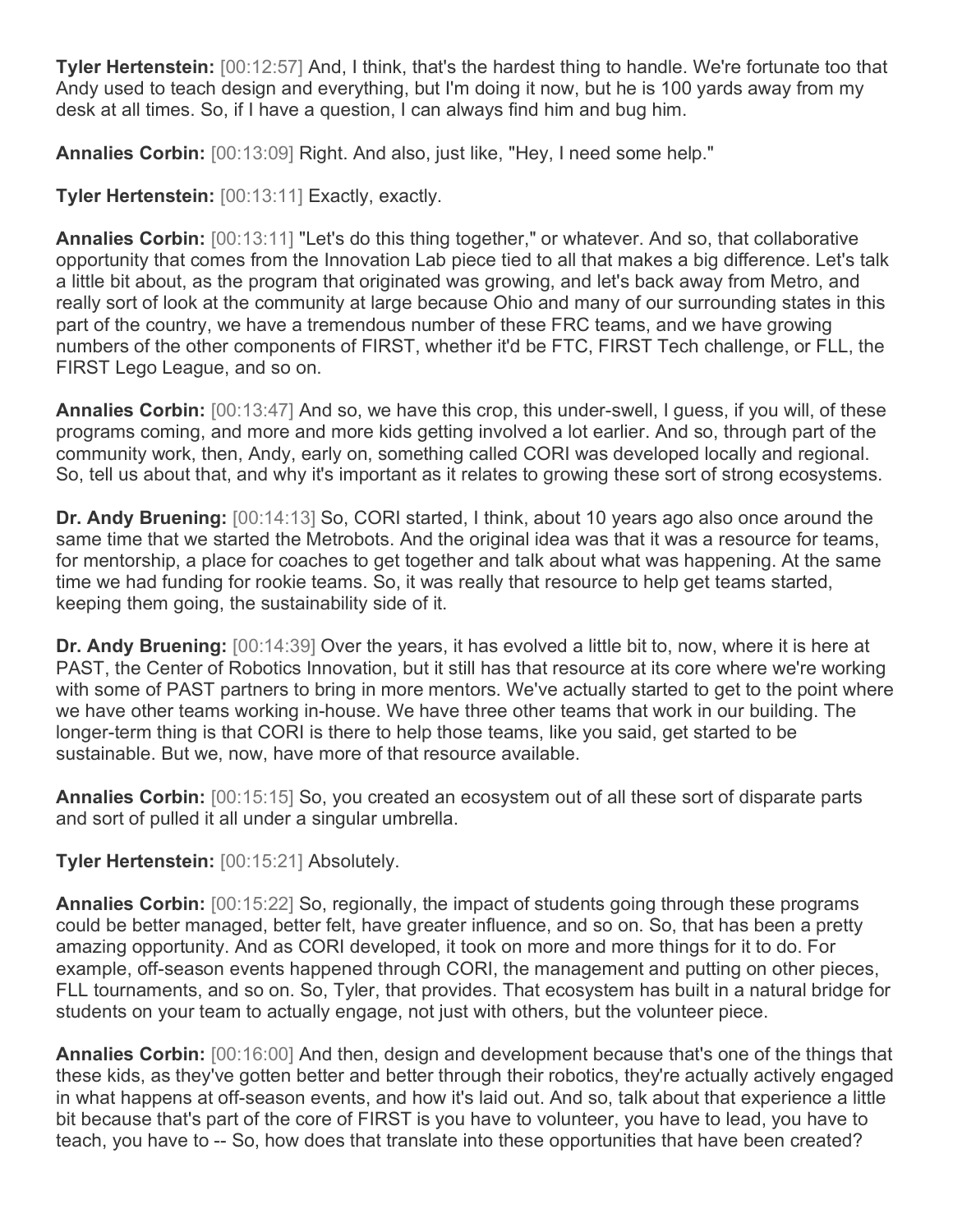**Tyler Hertenstein:** [00:16:23] Yeah. So, with only being on the team for a little over a year, I think, what happened with it is since Andy has really made it a student-oriented effort where we're kind of passing things on what we know, the students are doing the same thing where they take ownership of these community events. They have knowledge, they want to pass it on. It's not, "We're using this knowledge to better ourselves. We're using this knowledge to better the community itself as well." And going to those events as well, it's really interesting to see how the students interact with them. And they're really -- They give it their all always because they know they have resources and knowledge that others want and that they can inspire them as well.

**Annalies Corbin:** [00:17:00] And it's pretty awesome, actually, as it relates to the way the kids truly, truly invest. I mean, there are long days. When folks talk about robotics teams, I think, there's this disconnect between, "Well, that's just the geeky or the nerdy kid," and it's not all day, it's not long hours, it's not physically straining, it's not -- And there's, to some extent, some aspects of that are true, but the reality of it from a team perspective, it's a tremendous amount of time and effort, and they have to fund raise. They're just like any other team sport or event.

**Dr. Andy Bruening:** [00:17:37] It is. And to that, I have buddies that actually give me a hard time about being a robotics coach like, "You're the nerdy teacher that's going to be the robotics coach." And they give you a hard time all the time. But in the end, I'm like, "That might be the case but you really-" Like you said, you don't know how hard these kids are working, what effort, what time they're putting in to come in and help us either set up for a CORI Lego tournament or the CORI off-season FRC event, or kickoff that we're having this Saturday that they are involved and engaged as much as I am. In some cases, more. Like we've had to actually kick them out of the building.

**Annalies Corbin:** [00:18:14] I have midnight, many a time, had to send a text, "Are you guys going home?"

**Dr. Andy Bruening:** [00:18:20] And in the end, I'm like, "Yeah, you guys, you can give us a hard time, but I know what these kids are getting out of this is tremendous. And it will be -- They will be so much more successful whether they're an engineer or not." And I think that's the beauty of it too is, like I said, in my class I was just teaching that I could care less if you're going to be an engineer, but this type of activity, this type of thinking will pay off in any career, any job that you take in the future.

**Tyler Hertenstein:** [00:18:49] And I think that Dean Kamen of FIRST always calls it the sport of the mind.

**Annalies Corbin:** [00:18:52] Yeah

**Dr. Andy Bruening:** [00:18:53] Yes, absolutely.

**Tyler Hertenstein:** [00:18:53] And it gives the kids those -- They're not athletes for the most part that we get, but it gives them that sense of teamwork, and leadership, and responsibility that they can't get from a sports team because they're not athletic enough for anything. It's the same qualities that we try to give.

**Dr. Andy Bruening:** [00:19:08] And there are other robotics competitions out there that give kids similar experiences to what FIRST has. But if we're talking about FIRST, I think, that the way FIRST doesn't, it's the sport for the mind, it definitely makes you feel that you're a part of the team, that you have to compete, and work hard against, and with your opponent; where, some others are, "Okay, you go out and do your mission. You do your component," which is still a great thing, still design, it's still that collaboration, but it's not in that same way ,where like we're saying, if kids aren't as athletic, they don't necessarily get that team spirit type of thing if they're sitting there they're programming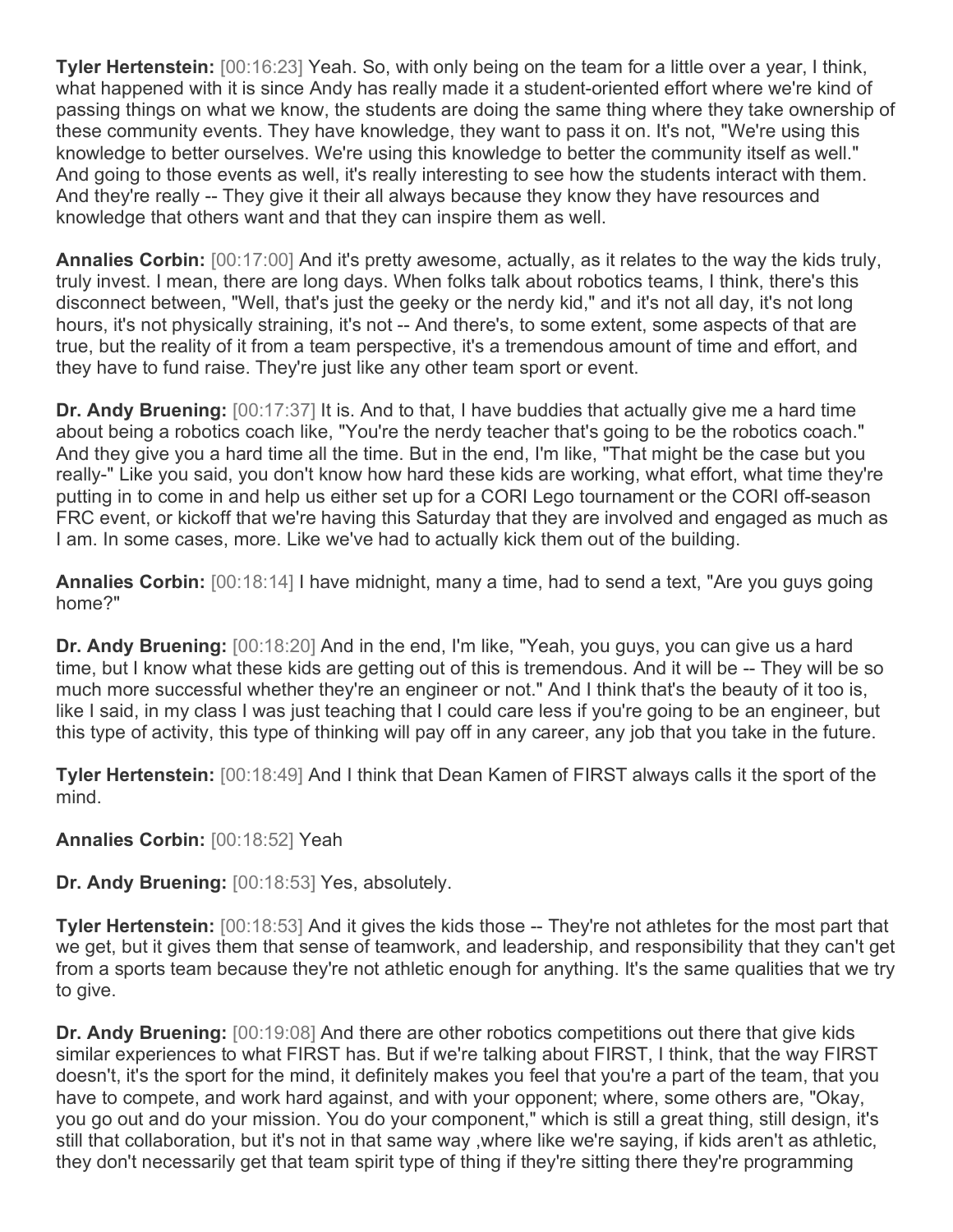something. But, now, they're on FIRST, they still get that. They get that component, and it's awesome to see it in that respect.

**Annalies Corbin:** [00:19:57] It is awesome. Again, I have the benefit of being able to sit back and watch all these years, right. And I get that it makes me incredibly spoiled in a sense because the kids have been amazing. And quite frankly, I would take the kids that participate in robotics programs generally. Andy, you made reference that there are other programs that are out there, whether they'd be BES or MATE, which is the underwater version. There's drone competition starting to really sort of escalate. And so, there's opportunities for students in this space. I would take our kids, quite frankly, and put them up against any sets of designers, or product developers, or problem solvers out there because they're limitless. I think that's part of the awing component of what can happen in these types of inclusive environments.

**Tyler Hertenstein:** [00:20:51] Oh yeah. And I think a lot of what they get is beyond what they get within a college degree program as well.

**Annalies Corbin:** [00:20:57] Yes, absolutely.

**Tyler Hertenstein:** [00:20:57] I graduated with-

**Dr. Andy Bruening:** [00:20:58] I agree with that.

**Tyler Hertenstein:** [00:20:58] I graduated with an engineering degree and my capstone was a robotics thing. We made a robotic football team. And the design we had was minimal. It would get smoked by anything these kids are coming up with.

**Annalies Corbin:** [00:21:09] Yeah, yeah. That is awesome. That is an awesome thing to be able to reflect on, right?

**Tyler Hertenstein:** [00:21:13] Yeah.

**Annalies Corbin:** [00:21:14] So, one of the other things that I think that broadly both robotics programs, in general, but specifically your program has done and, again, by design, but, I think, definitely something that I want to talk a little bit about is changing the dynamic of who's participating. So, there's been a tremendous push on, especially in the last three years nationally and globally, to be more inclusive within STEM fields, more women, more people of color, a greater diversity of skill set, talent, and experience. So, talk a little bit about the effort that you guys have made to change the dynamic of this team.

**Dr. Andy Bruening:** [00:21:54] Well, I can speak of that a little bit. It's that last year, 2017, CORI, PAST received a STEM equity grant from FIRST. And as part of that, we were starting -- the whole thing was to start 21 FIRST robotics teams, whether it was FLL junior or all the way up to FRC. In the end, we started 14 teams. So, we were able to give additional support to the teams from the original 21. There was a huge increase, and it was all around girls in STEM. So, we were girls who lead robotics.

**Annalies Corbin:** [00:22:30] So, these 14 teams had to be predominantly female?

**Dr. Andy Bruening:** [00:22:33] Yes, more than 50% had to be female. In the end, the Metrobots came along, and all the FLL teams, and even the two FRC teams, they supported as best they could. They would go out either having the teams come here to PAST or going to their locations to help mentor. And it's been huge. And I know that one of the things that our team is winning the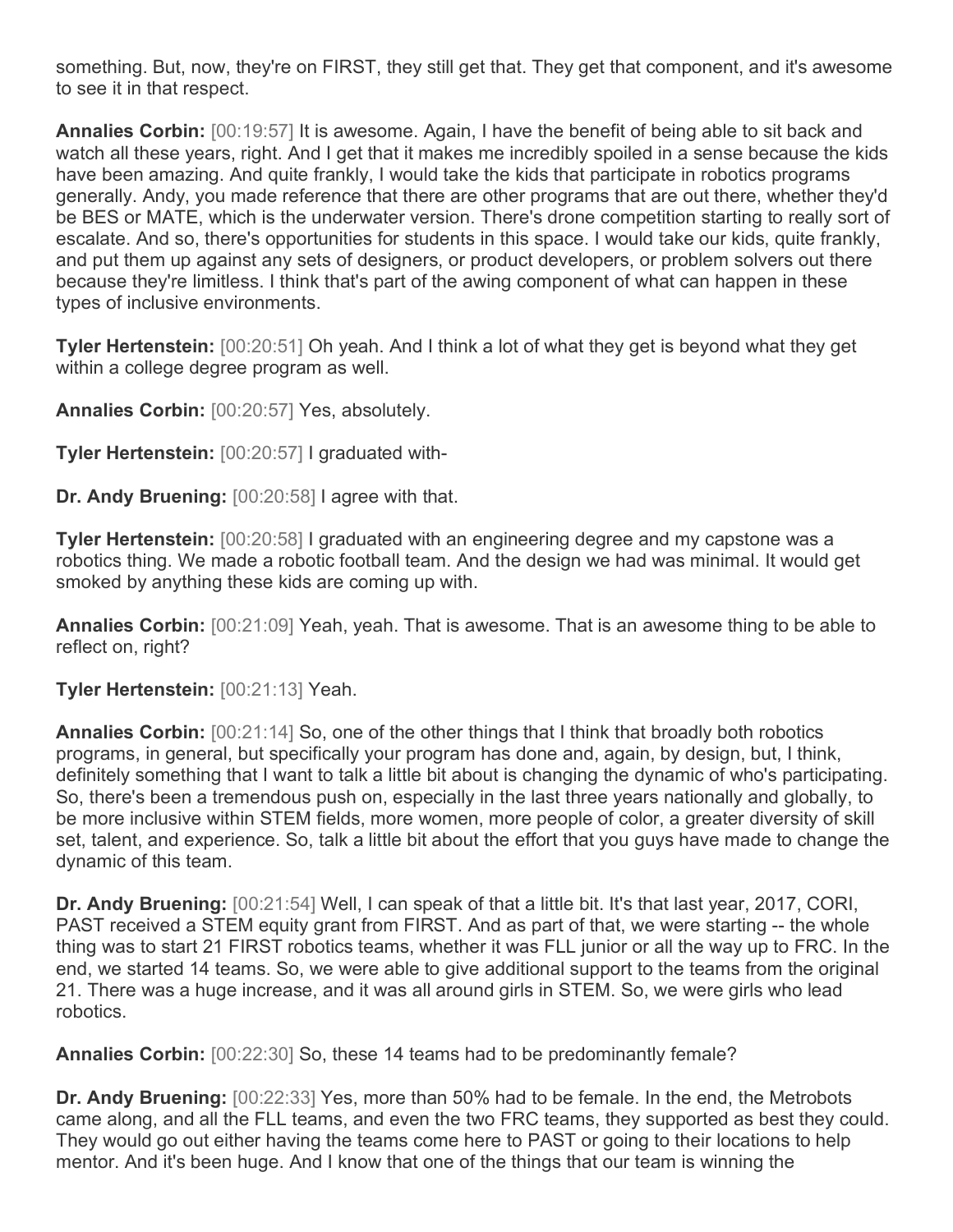engineering inspiration and winning chairmans has been because of those types -- Some of it is because of those types of outreach events where whether we're going to a library and going out into the community where the kids haven't had this kind of experience, but we're going to meet them where they are and being able to give that to them.

**Tyler Hertenstein:** [00:23:18] And I don't know what the magic sauce is to get more inclusion. I think that somehow -- Like our team is actually predominantly women as well. And I think some of that comes from having good role models. Most of our management team at our seniors are girls. And they're not the leaders on the team but leaders in their school too. And so, having just someone to look up to, even if it is a freshman looking up to a senior, is beneficial.

**Annalies Corbin:** [00:23:40] But I think the program itself fosters that. As long as the environment, which the program sits also fosters that. I do want a caution that because it takes more than just the foundational or structural pieces to say that we want to be inclusive for it to truly, truly happen. So, there are still a lot of FRC teams. When we go to competitions, I see them that there might be a girl, and you get the impression that she's the token female on the team. But that is not the case with the way that you have structured.

**Annalies Corbin:** [00:24:13] And I think, personally -- and, again, outside looking in, watching you guys over the years, I think, a huge piece of it is the fact that when young girls, freshmen, join the team, (A), there's a big push to get more girls and minorities of all descriptions onto the team, and to be inclusive, and be welcome, but because it's a safe environment even as as a freshman, they had the opportunity to grow those skills as a senior to truly be leaders. And I will say, your girls are fierce. A few of them in particular, holy moly, wow, awesome.

**Dr. Andy Bruening:** [00:24:47] Yeah. We have a couple of seniors right now that I know we will miss them tremendously knowing it's going to be a huge hole when they leave. But we're looking at them to see, "Okay, now, how can you train back to-

**Annalies Corbin:** [00:24:58] Exactly, exactly.

**Dr. Andy Bruening:** [00:24:59] ... to the underclassmen." And they're taking it on, and they know. In fact, we had a conversation with them right before we went on break and said, "Okay, kickoff's happening. This is your last kickoff. How can you help us for next year?" And so, they're looking at who and how they can help train up the next crew.

**Tyler Hertenstein:** [00:25:20] And they recognize too that what got them hooked was some other upperclassmen taking them under their wing. And so, they've done that with some of the other freshmen and freshman girls as well. And so, everyone has a role to play no matter how small it is. And once they find that role that they kind of get the first bug, and then they're into it.

**Annalies Corbin:** [00:25:37] Yeah. But, again, personality and environment, I think, does feed an awful lot-

**Tyler Hertenstein:** [00:25:42] Absolutely.

**Annalies Corbin:** [00:25:43] ... into it, no question whatsoever. Three of your very fierce girls that I know you're going to be missing next year, I have publicly said that if the three of you decide to start a company together, come see me on investing right now because there's no way the three of you will fail.

**Dr. Andy Bruening:** [00:25:57] Oh no. Absolutely.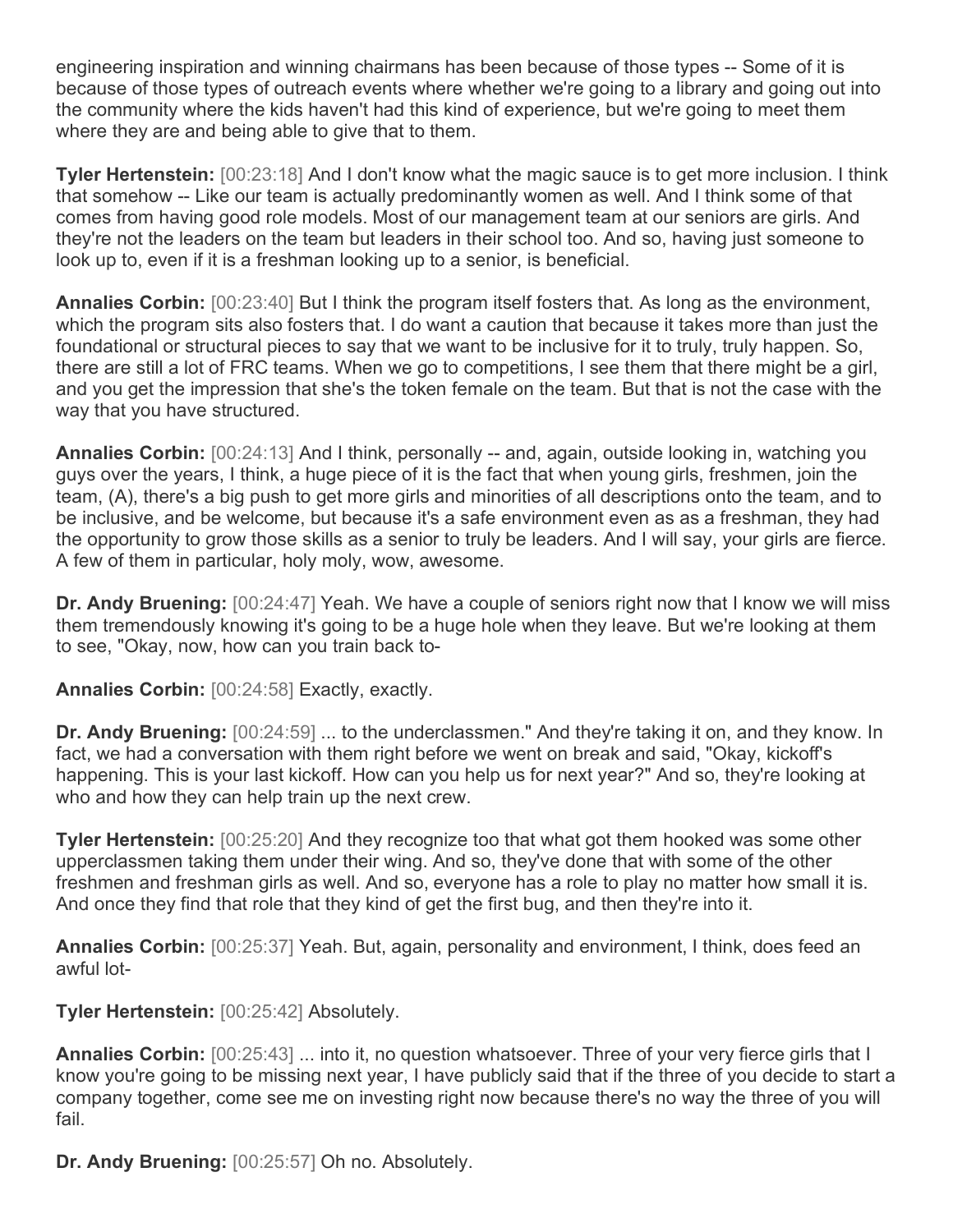**Annalies Corbin:** [00:25:58] So, pretty wickedly fierce. Let's talk a little bit about your advice, your recommendation. S,o I'm a school, a small school, very rural, in the middle of nowhere. There's none of these teams close by; yet, we have a culture because we're rural, in particular, rural education. I'm traveling great distances to participate in stuff. So, as a culture, a lot of rural schools, quite frankly, are very willing, able to go places to do stuff with kids, especially in team formats. But launching and FRC team, especially in a rural community can feel a bit daunting.

**Annalies Corbin:** [00:26:36] So, what's your your best recommendations for schools, whether they'd be rural or otherwise, but just really thinking about, "Hey, we want to do this too. We want to. And we don't want it to end up." And Andy, you and I had this conversation all the time is we don't want this to be another fad that we take on in our school like makerspaces. This is the one that always comes to mind. Great intentions, a fabulous teacher that's running that, and the teacher leaves. And, now, the thing or the club-

**Dr. Andy Bruening:** [00:27:05] It just sits.

**Annalies Corbin:** [00:27:05] ... sits. And it's tons of money because there was no plan to incorporate into the fabric of my community in my school. So, with that piece in mind, what's your advice to places that are saying, "Yeah, I want to take the plunge"?

**Dr. Andy Bruening:** [00:27:20] Well, I think that getting the parents and getting the teachers engaged and the rest of your school community engaged is a huge help. I think the one thing that some teams or teachers forget is that the community around them will help support them. Like, for example, your first or second year grants and funding will be relatively easy. First is expensive, but there are grants. There are ways to get and fund your team going. It's the third and fourth year. And then, by the time you're a fifth and sixth-year team, as long as things are going well, you should be in that kind of sustaining mode. But don't forget that the community is out there.

**Dr. Andy Bruening:** [00:28:02] And so, for example, if you are -- I was talking with a school that was -- it's not for FIRST specific, but it's up on Lake Erie, not an area that has a lot of industry or anything like that. But if I was saying you're starting an underwater robotics team, talk to the Marinas, for example. Go out and say you can build an ROV that will now go and inspect boats. And those companies, those communities will be able to sponsor you.

**Dr. Andy Bruening:** [00:28:26] If you are living in more rural areas that you can find bigger farms. You're, now, going to develop a drone that will go help them monitor their crops. So, as the team and knowing that, yes, you're building an FRC robot, or you're building a MATE underwater robot, it doesn't matter. It's what what you can pull out of that that you can get back to the community, and then the way the community can support you.

**Dr. Andy Bruening:** [00:28:50] And once you have buy-in from your your staff, your school, your community, your parents, get the parent organization started, it actually is a lot easier, I'll say, than trying to do it completely on your own.

**Tyler Hertenstein:** [00:29:05] And, yeah. So, I'm actually from a pretty rural area myself. And I know the biggest thing that drives that is just passion towards something. A lot of times, there's not a whole lot to do. You go to the football games on Friday night, but finding either an individual or group that's really passionate about that can really help drive it. So, if you get -- It really takes one staff member. Metro had Andy do it back in 2010. If you get one staff member that's really wanting to do it, they can gather a couple of their students as well, and those students can be the driving force.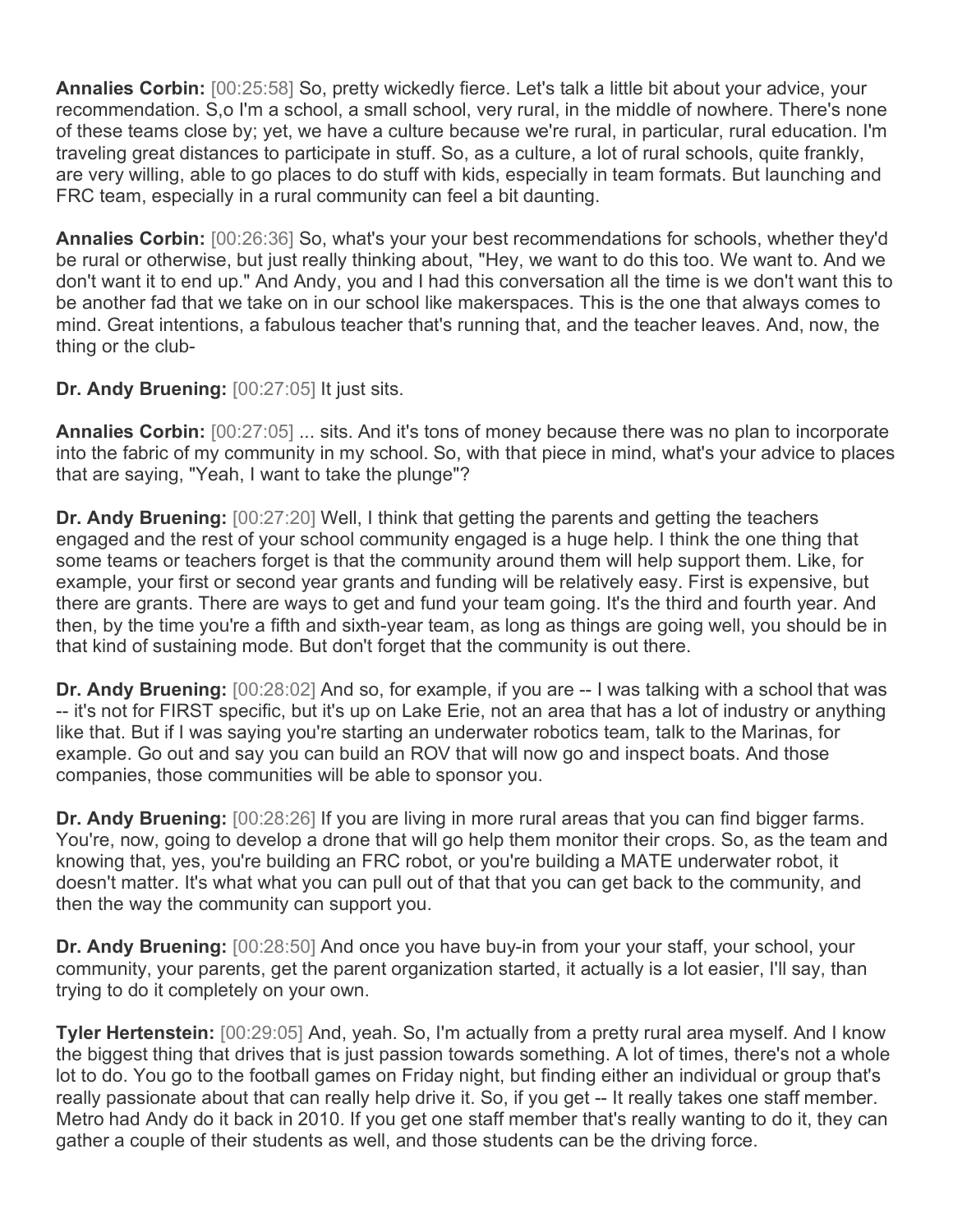**Annalies Corbin:** [00:29:33] Yeah, absolutely.

**Dr. Andy Bruening:** [00:29:34] And I think though that even we've seen in Columbus that there are teachers that want to be engaged, and want to do it, and they sometimes feel that they have to do it all by themselves, but you don't. You have to bring in that community whether it's parents who may be engineers, or scientists, or have just a tinkering background but bring them in, and that will help take some of the burden off of the teacher because they can feel stressed out. After one year, "I'm not doing this again," but you have to bring in the support staff, and you-

## **Tyler Hertenstein:** [00:30:04] Absolutely.

**Dr. Andy Bruening:** [00:30:05] And you bring that, and everybody moves forward. And we've had struggling times here where I was the only mentor on the team. And I knew that if I didn't have support next year, I wouldn't do it again. But I had parents that would come in, or I had college students that -- Metro students who graduated are now over at OSU who have come back and, "Okay, Dr. B I'll help you out." And so, there, they're helping. And you just keep that community going and it helps.

**Annalies Corbin:** [00:30:33] Yeah, it's pretty awesome. What about if I had to do it again, I'd do it differently sort of things? Because it's one of the things that folks contemplating doing this really want to know. So, Tyler, you stepped into something that was already up and moving, but in the time that you've spent with a team, I mean, is there a moment, an event, a thought, a thing that you said, "You know what, if I had to do it differently, these are some of the things that I, as a new teacher in this space, what I would do differently," or an advantage, or something that you see an opportunity that you haven't really tapped into? Is there's something that just really comes to mind?

**Tyler Hertenstein:** [00:31:11] Not off the top of my head. I have to think about it a little bit. One thing I know because last year, I was -- Fake it until you make it was my mantra through the whole year.

**Annalies Corbin:** [00:31:20] Fake it until you make it?

**Tyler Hertenstein:** [00:31:22] Yes because there's such a steep learning curve because I have an engineering background but I don't have a FIRST Robotics background where knowing which motor do I want to pick. There's seven to choose from. And it's pretty tough to learn in that regard. Well, I'll think about that one. I don't know if you have anything.

**Annalies Corbin:** [00:31:39] Yeah, Andy?

**Dr. Andy Bruening:** [00:31:39] Yeah, I do, I do. I know that if the students are listening, they're going to jump on my case for this because one of the things I say is if you don't document, it didn't happen.

**Annalies Corbin:** [00:31:48] Really, Dr. B?

**Dr. Andy Bruening:** [00:31:49] Yeah, if you didn't document, it didn't happen.

**Annalies Corbin:** [00:31:51] For our listeners, I'm giving you a hard time because Dr. B is the last one to turn his reports in sometimes. He's getting better.

**Dr. Andy Bruening:** [00:31:59] I've been there, but I would say that I would have liked for my own self to have done a better job of keeping track of some of the things that I did my first year and second year. I have, obviously, a mental image of what I did, but it's not the same because you go back, "What did I do at this time of such and such season?" And I don't have a good record of it.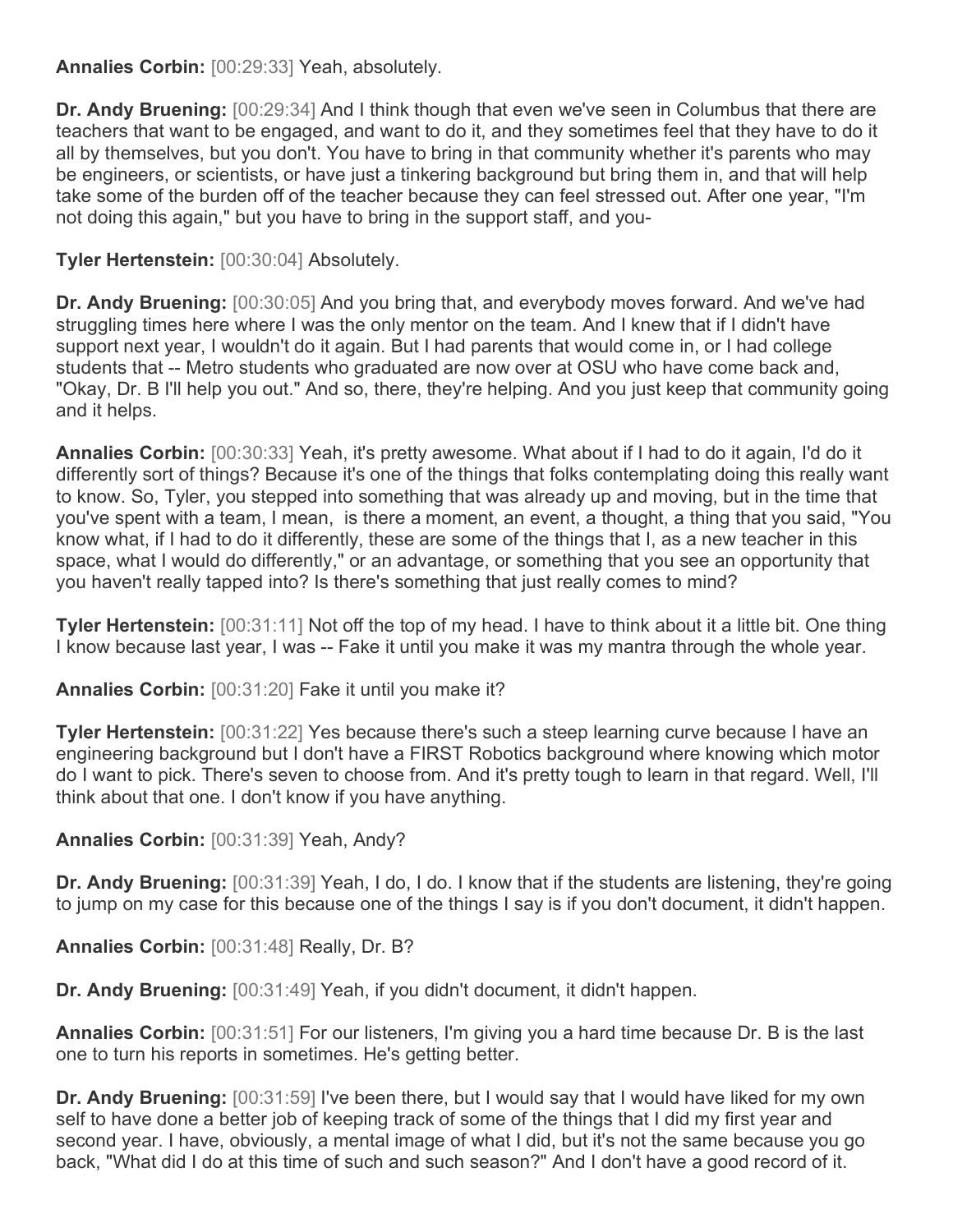**Dr. Andy Bruening:** [00:32:21] But I would go back, and that was one thing that I -- It's definitely one thing I would do better because there's little gaps, or the organization, or just little things like that. And I know that it would make it easier to know that there's a pothole here, go around it because I've documented it from before. That was a pitfall. That was something that the team struggled with. And I would be able to not completely avoid it, but I'd be able to navigate it maybe a little bit better because it's a new team every year, it's a new challenge every year, things like that happen, but being able to be a little more, "Right, let's not go down that path," type of thing

**Annalies Corbin:** [00:33:00] Do you think that that team or the program really put it into that perspective? So, the program is to the point that as it morphs and shifts because it's going to everything, everything is changing so fast in our world today, is it sustainable? You've built the internal capacity obviously to your mentoring, and you're growing your team, and you feel confident that the program outlast even the two of you?

**Tyler Hertenstein:** [00:33:33] I think so. I mean -- And again I keep bringing back the students, but there's an expectation even at the middle school, some kids that "I want to be at Metrobot when I get older." And so, we know that we've got them hooked. And I think having FIRST, having it full from FFL junior all the way up, the kids are starting at a young age, and they're looking for that next step. And so, as long as we can keep supporting those early steps, we'll still have that pipeline.

**Annalies Corbin:** [00:33:55] What do you need? As sort of the parting shot, pie in the sky, if you could have something, and granted we're going to assume funding is always the thing that schools, communities, active clubs, and programs are always looking for funding. Set funding aside, what's the other thing, one thing, that would be incredibly meaningful and make a difference that if someone were to show up tomorrow and say, "Hey, we heard you on Learning Unboxed say you need this," what is the this?

**Tyler Hertenstein:** [00:34:28] I'm thinking industry mentors would probably be a big one.

**Dr. Andy Bruening:** [00:34:32] Yes, that's exactly.

**Tyler Hertenstein:** [00:34:32] We've had a couple of people that found us somehow online saying, "Hey, we saw your team that's won some awards but not for robot. How can we help?" It was fantastic that the two mentors that we had are great, but you can never have too many of them as well just to give different experiences. They all have different backgrounds.

**Dr. Andy Bruening:** [00:34:48] I would agree, exactly. Having mentors come in and be able to give their experiences, but, Tyler, you made a point though that engineering and FIRST. Yes, it is engineering, but true engineering background and being able to engineer or design in FIRST are different things. One of the things that I think we're facing is that we get mentors in, we kind of have to coach them on how FIRST works because what we're trying to build in a six-week time period -- I've had mentors that come in like, "Excuse me, you're doing what in how long?" And they freak out, and they don't come back.

**Dr. Andy Bruening:** [00:35:22] So, getting those mentors. And maybe that's something that CORI, we need to do is a better job of mentoring mentors to be able to come in, and step into a FIRST program, and have a better set of expectations of knowing where the kids are, what they need to be able to do, and what that outcome is at six weeks because if we're constantly coaching our mentors to be better mentors, then we're starting over every year. And so, I would say having solid mentors that understand where these kids are coming from and what it is that they're trying to do in such a short time frame. That would be huge.